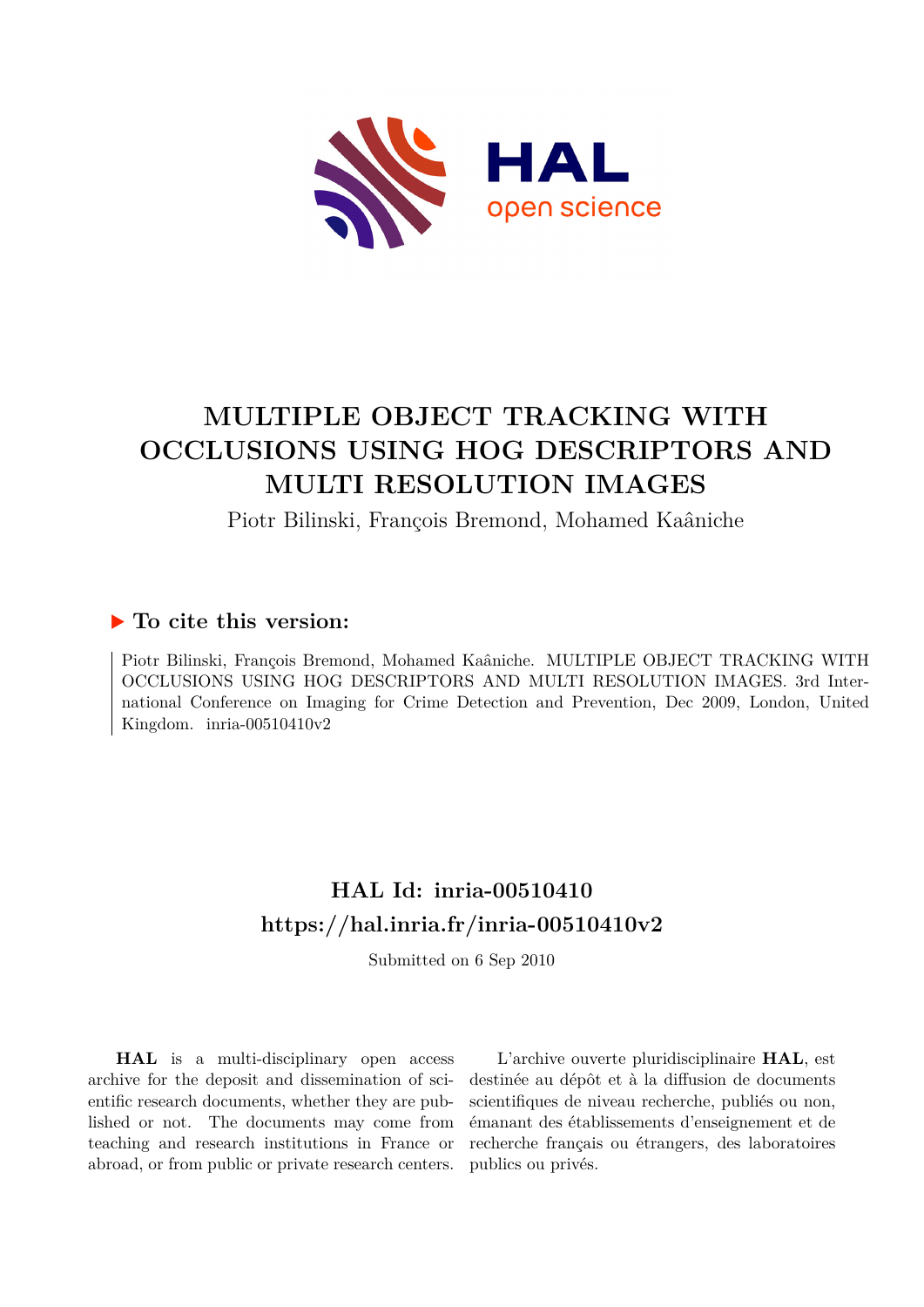## MULTIPLE OBJECT TRACKING WITH OCCLUSIONS USING HOG DESCRIPTORS AND MULTI RESOLUTION IMAGES

## Piotr BILINSKI, Francois BREMOND, Mohamed Becha KAANICHE

INRIA Sophia Antipolis – Mediterranean Research Center – PULSAR team 2004 Route des Lucioles, BP 93, 06902 Sophia Antipolis, France E-mail: {Piotr.Bilinski, Francois.Bremond, Mohammed-Becha.Kaaniche}@sophia.inria.fr

Keywords: Multiple object tracking, occlusions, Histogram of Oriented Gradients, multi resolution images, Features from Accelerated Segment Test.

## Abstract

*We present an algorithm for tracking multiple objects through occlusions. Firstly, for each detected object we compute feature points using the FAST algorithm [1]. Secondly, for each feature point we build a descriptor based on the Histogram of Oriented Gradients (HOG) [2]. Thirdly, we track feature points using these descriptors. Object tracking is possible even if objects are occluded. If few objects are merged and detected as a single one, we assign each newly detected feature point in such single object to one of these occluded objects. We apply probabilistic methods for this task, using information from the previous frames like object size and motion (speed and orientation). We use multi resolution images to decrease the processing time. Our approach is tested on the synthetic video sequence, the KTH dataset [3] and the CAVIAR dataset [4]. All tests confirm the effectiveness of our approach.*

## 1 Introduction

Most of the computer vision applications like surveillance systems use tracking algorithms. Despite the fact that many different approaches have been proposed in the last decades, multiple object tracking through occlusion is still one of the most challenging issues in the computer vision. There are a lot of difficulties for a single object tracking like illumination variability, background noise and occlusions. Multiple object tracking is even more challenging due to multi object occlusions.

In the real time applications the tracking algorithm can use only a small part of the processing time assigned to one frame of the video sequence. Most of the time is assigned to image processing stages like segmentation or high-level stages such as action recognition. For this reason, algorithms tracking objects have to be very efficient. Taking these issues into consideration, we propose an efficient approach tracking multiple objects and handling occlusions. Our algorithm computes for each detected object feature points (corner points) using the Features from Accelerated Segment Test (FAST) corner detector algorithm [1]. Once, feature points are found, we track them in the next frames comparing their HOG descriptors values. By computing mean HOG descriptors the tracking process is much more robust under occlusions. To speed up the processing time for searching the most similar point, we use multi resolution images. Thanks to this solution we are able to track multiple objects in the real time.

Sometimes a group of objects is detected as a single object. The reason can be segmentation process or object occlusions. We consider such situations by approximating positions of partially occluded objects and by assigning each newly found feature point in this single object to the one of these occluded objects. To do this, we apply probabilistic methods using the information like object size and object motion (speed and orientation).

Our approach is tested on three video sequences. The first one is the synthetic sequence, the second one is the KTH dataset [3] and the third one is the CAVIAR dataset [4]. All tests confirm the effectiveness of our approach.

The paper is organized as follows. In section 2, we present an overview of previous research on object tracking. In section 3, we present in details our multiple object tracker. Section 4 describes the method of handling with occlusions. We present how we track occluded objects and how we assign each newly detected feature point to the occluded object. Section 6 describes a few experiments and their results. In section 7, we summarize the contributions of this paper and show potential future research directions.

## 2 Previous work

For the past two decades, many approaches have been proposed for multiple object tracking handling occlusions. Rehg and Kanade [5] propose an object tracker which uses a kinematic model to predict occlusions. They use windowed templates to track partially occluded objects. Isard and MacCormick [6] present the Bayesian multiple-blob tracker handling occlusions. Khan and Shah [7] propose a tracker using the Expec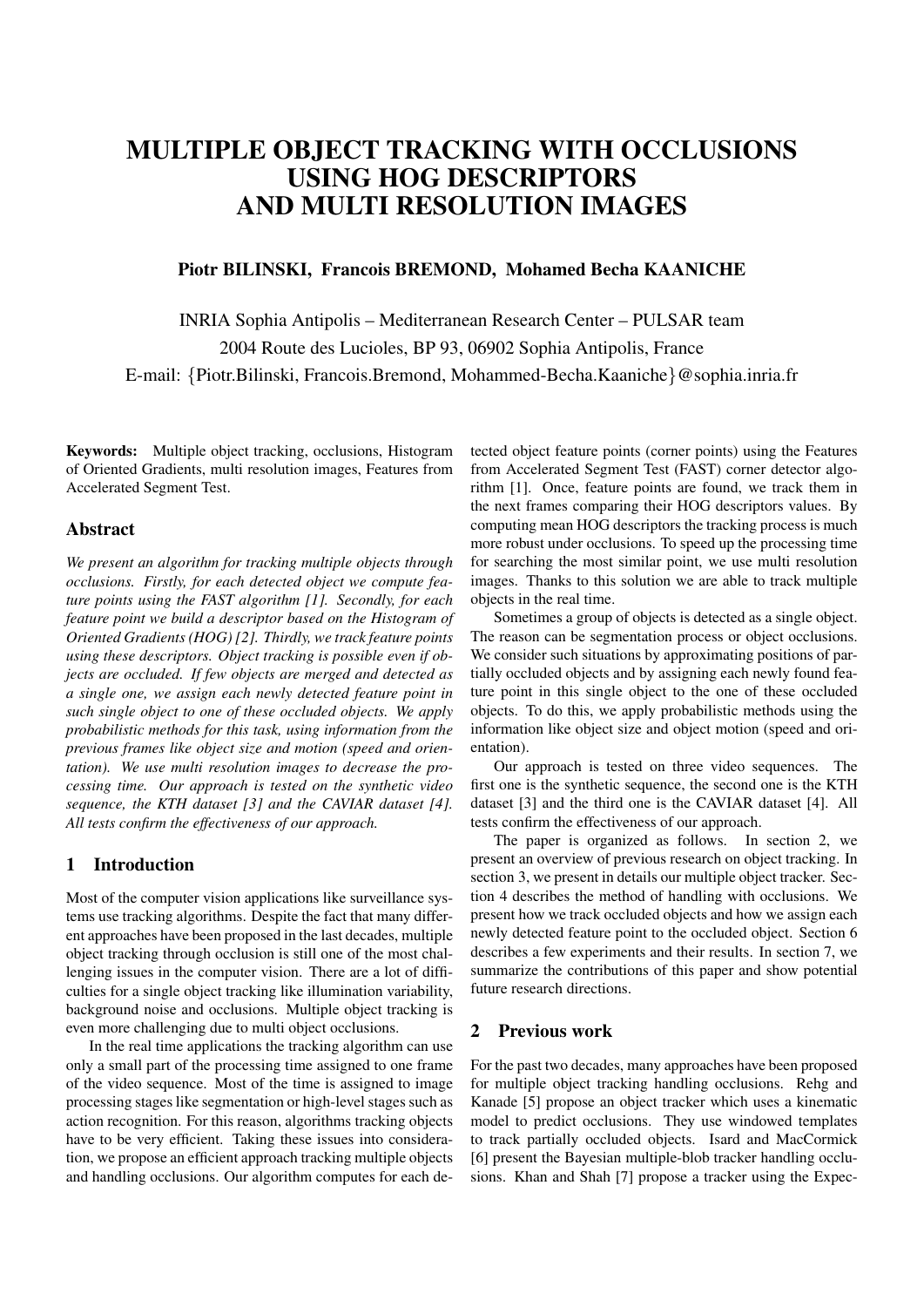tation Maximization algorithm and the maximum a posteriori probability approach. Cavallaro et al. [8] propose an object tracker based on a hybrid strategy using both object and region information. In their approach low-level features are extracted. Cucchiara et al. [9] propose an object tracker which exploits a probabilistic function and an appearance model. Bak et al. [10] propose a method to fuse information from the motion segmentation with online adaptive neural classifier for a robust object tracking. Kaaniche and Bremond [11] propose the HOG tracker for Gesture Recognition using the Kalman filter to predict a new position of feature points. We built our own tracker based on this last approach. We improved the quality of the tracker changing the method of building, updating and matching the descriptors. We extended the tracker to work with multiple objects handling occlusions and we reduced the processing time of the tracker using multi resolution images.

## 3 Moving object tracking

The goal of this section is to present an algorithm tracking multiple object and working with occlusions. For each video frame our algorithm works in the following steps:

- 1. Moving object detection (section 3.1).
- 2. New feature point detection (section 3.2) for each detected object.
- 3. 2D HOG descriptor building (section 3.3) for each newly detected feature point.
- 4. 2D HOG descriptor tracking (section 3.4) in the next frames of the video sequence.

## 3.1 Moving object detection

To detect objects in the current frame we compute the difference between the current image and the reference (background) image [12]. Then, we form moving regions by grouping foreground neighbor pixels. Finally, the moving regions are classified into objects by classifiers based on the object size.

#### 3.2 New feature point detection

Once, the objects are detected in the current scene, we apply for each of them FAST algorithm [1]. Corner detector is used to get for each object a set of feature points. Instead of FAST [1] any other corner detector algorithm like Shi-Tomasi [13] can be applied. Our method sort detected points in a descending order using corner strength information. Then, starting from the most significant point (one with the biggest value of the corner strength), we choose a subset of points which firstly ensures a minimum distance between feature points in this subset and secondly ensures a minimum distance between feature points in this subset and all tracked points in this object. The minimum distance between points improves points distribution in an object and helps to prevent overlapping of tracked points.

### 3.3 2D HOG descriptor building

Once, the feature points are computed, we build for each of them a descriptor based on Histogram of Oriented Gradients (HOG) [2]. To compute such a descriptor we convert color images to gray scale intensity images. Then, for each feature point we define a block which is a square containing 9 (3  $\times$ 3) cells. Each cell is a square containing  $n \times n$  (where *n* is equal to 3 or 5) pixels. The center of this block is situated on the position of the feature point. For each pixel in this block we apply the Sobel operator [14] to compute the approximate absolute gradient magnitude (normalized to values between 0 and 1) and gradient orientation. Then, for each cell we define  $K(K = 9)$  orientation bins and using the gradient orientation, we assign each pixel in a cell to one bin. For each bin we calculate a sum of gradients magnitude of its pixel. It means that for each cell inside a block we obtain a vector of 9 values (sums). The 2D HOG descriptor is a vector *d* (normalized to values between 0 and 1) concatenating vectors of all cells in the block.

### 3.4 2D HOG descriptor tracking

Once the feature point *A* is computed we track it in the next frames doing the following steps:

- 1. Computing the searching radius (section 3.4.1).
- 2. Tracking in the low resolution image (section 3.4.2).
- 3. Tracking in the high resolution image (section 3.4.3).
- 4. Updating the descriptor (section 3.4.4).

#### 3.4.1 Computing the searching radius

We compute the geometric mean *Smean* of object speed taking into account all the speed values of points (belonging to the same object as the point *A*) from the previous frames. If the point is newly detected, we assume that *Rmean* is equal to the maximal speed *RMAX* (parameter of the algorithm) of the object. We approximate the searching radius  $R<sub>H</sub>$  which is defined as:

$$
R_H = R_{mean} + \frac{1}{T} \times (R_{MAX} - R_{mean})
$$
 (1)

where *T* is the number of frames for which the point *A* was tracked. Thanks to this equation the longer we track the feature point, the more accurate we are in approximating the searching radius.

If the point is not found in the current frame, we will repeat the tracking part assuming that  $R_H$  is equal to  $R_{MAX}$ . If we find then searching point, we will assume in the next frame (only for computing the searching radius) that there was no tracking till this frame.

To optimize the computation time of the geometric mean we represent it as a sum of logarithmic values. Assuming that *n* is the number of frames in which the point *A* was tracked, we can compute the geometric mean value in a new frame in time  $\Theta(1)$  instead of  $\Theta(n)$ .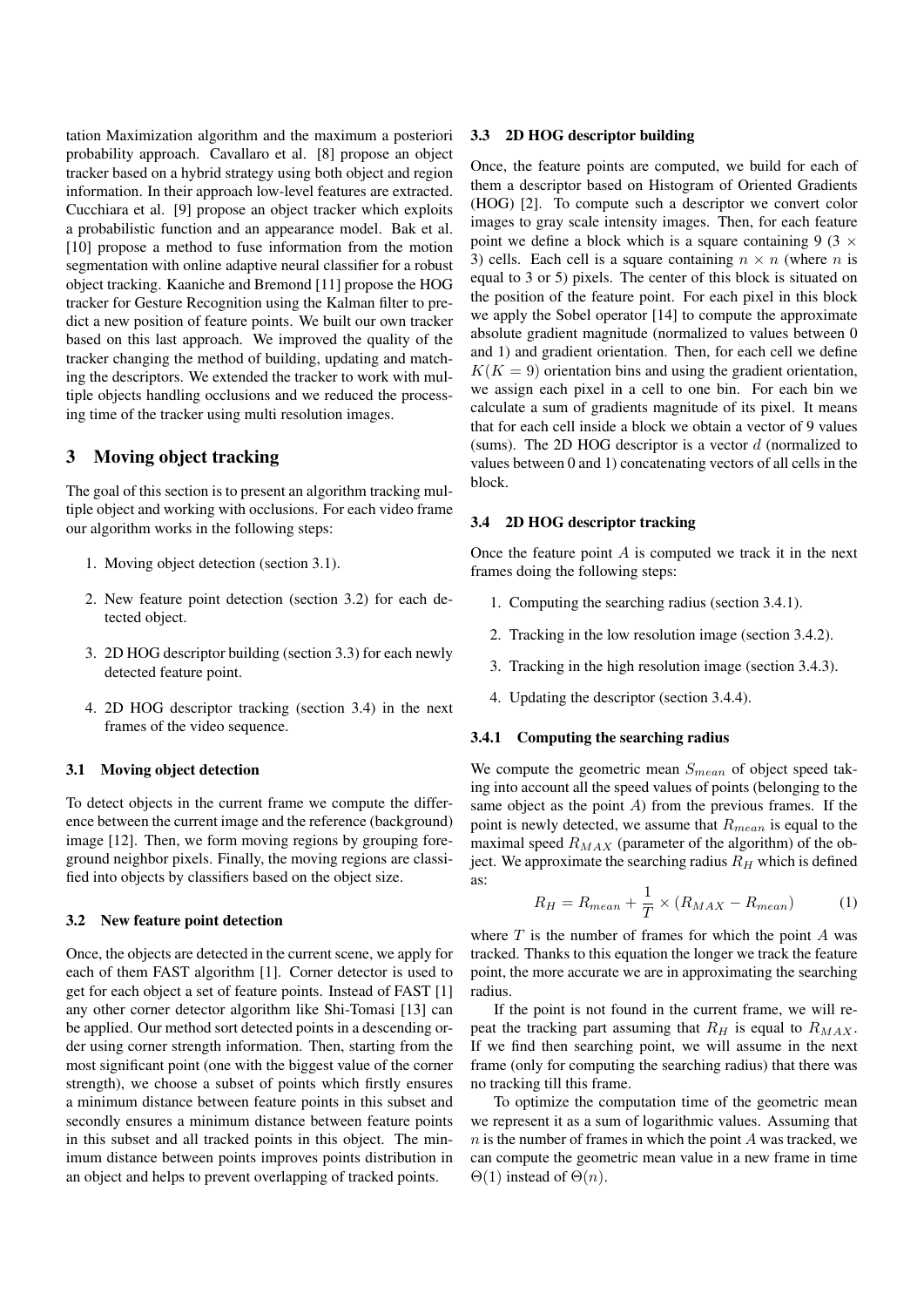### 3.4.2 Tracking in the low resolution image

We convert high resolution image to the low resolution image. Then, we consider in the low resolution image all such points which belong to an object and they are they not further from the point *A* than the distance  $R_L$  (which is in the low resolution image an equivalent value of a distance  $R_H$ ). Then we compute the differences between all these points and the point *A* and we choose the one with the smallest value. If this value is bigger than the threshold *TDIF F* <sup>−</sup>*BW*−*DESC* (parameter of the algorithm), we assume that we lost the point. Otherwise, we assume that the point *A* is tracked in the low resolution image as a point *PL*.

To compute the difference between the point *A* and the point *B* we compare their HOG descriptors  $(d^A \text{ and } d^B)$ . Such difference between the two HOG descriptors is defined by the function  $E(d^A, d^B)$  given by the equation:

$$
E(d^A, d^B) = \sum_{i=1}^{9 \times K} [v_i^B \times (d_i^A - d_i^B)^2]
$$
 (2)

where *v* is a vector of variability computed for each element of the corresponding descriptor. For each newly detected feature point elements of the vector *v* are equal to 1.

## 3.4.3 Tracking in the high resolution image

Once, we computed that point *A* is tracked in the low resolution image as point *PL*, we consider all corresponding (to the point  $P_L$ ) points in the high resolution image which belong to an object and are not further from the point *A* than the distance  $R_H$  (parameter  $R_H$  is defined by the equation 1). Like in the low resolution image we compute the differences between all these points and the point *A* and we choose one with the smallest value. If this value is bigger than the threshold *TDIF F* <sup>−</sup>*BW*−*DESC* or it is bigger than value of the next similar point in the low resolution image, we consider the next similar point in the low resolution image and we start tracking in the high resolution image part from the beginning (if there is no more points we assume that we lost the point *A*). Otherwise we assume that the point *A* is tracked in the high resolution image as a point  $P_H$ . To compute the difference between the point *A* and the point *B* we use the equation 2.

#### 3.4.4 Updating the descriptor

We assume in this section that in the high resolution image point *A* from the previous frame is tracked as a point *B* in the current frame. We compute the mean HOG descriptor for the point *B*  $(\hat{d}_i^B)$  updating the mean HOG descriptor of the point  $A(\hat{d}_i^{\hat{A}})$  by the corresponding HOG descriptor of the point *B*  $(d_i^B)$ :

$$
\forall_{i=1..9\times K} \quad \hat{d}_i^B = \alpha \times \hat{d}_i^A + (1-\alpha) \times d_i^B \tag{3}
$$

where  $\alpha$  is a parameter describing how big influence have the descriptor  $d^B$  on the mean descriptor  $d^{\overline{B}}$  computed for the

same point.

After updating the descriptor we also compute the variability vector  $v^{\hat{B}}$  for each element of the mean HOG descriptor  $\hat{d}^{\hat{B}}$ :

$$
\forall_{i=1..9\times K} \quad \hat{v}_i^B = \alpha \times \hat{v}_i^A + (1 - \alpha) \times |\hat{d}_i^A - d_i^B| \tag{4}
$$

## 4 Object occlusions

If *k* separated objects are merging into one larger object we split such single object into the *k* separated (but occluded) objects and we assign newly detected feature points in it into one of these *k* objects. For splitting we assume that:

- $\bullet$  *A* is the set of detected objects in the previous frame.
- $\bullet$  *B* is the set of detected objects in the current frame.
- $n_a$  is the number of elements in the set *A*.
- $n_b$  is the number of elements in the set *B*.
- $A_i$  is the object from the set  $A$  ( $1 \le i \le n_a$ ).
- $B_j$  is the object from the set  $B$  (1  $\leq j \leq n_b$ ).
- $\bullet$  *O* is the set of objects which were computed in the previous frame as separated objects and are computed in the current object as a single object.
- $k -$  is the number of elements in the set  $Q$ .
- $O_i$ ,  $O_z$  are objects from the set  $O$  ( $1 \leq i, z, \leq k$ ).

#### 4.1 Merging objects detection

In order not to take into consideration single, badly tracked points, we assume that the object is tracked if the number of its tracked points is bigger than threshold  $T_{MIN-P-NB}$  (parameter of the algorithm). We define such function  $Y(A_i, B_j)$ which returns 0 if the number of the tracked points is less than the threshold *T*<sub>*MIN−P*−*NB* and 1 otherwise. Thanks to this</sub> function we can compute how many objects were detected in the previous frame as separated objects and are detected in the current frame as a single object *B<sup>j</sup>* :

$$
N(B_j) = \sum_{i=1}^{n_a} Y(A_i, B_j)
$$
 (5)

## 4.2 Algorithm assigning newly detected point to the merged object

We assume that we have detected that *k* separated in the previous frame objects are detected in the current frame as a single object. We assign then each newly detected in this single object feature point P into one of these  $k$  objects  $(O_i)$ . In this order we do the following steps:

• In the current frame *f*: we compute the probability for assigning point  $P$  to the object  $O_i$  using a bounding box method described in section 4.2.1. We choose one occluded object for which the probability value is the biggest. It is an initial assignment.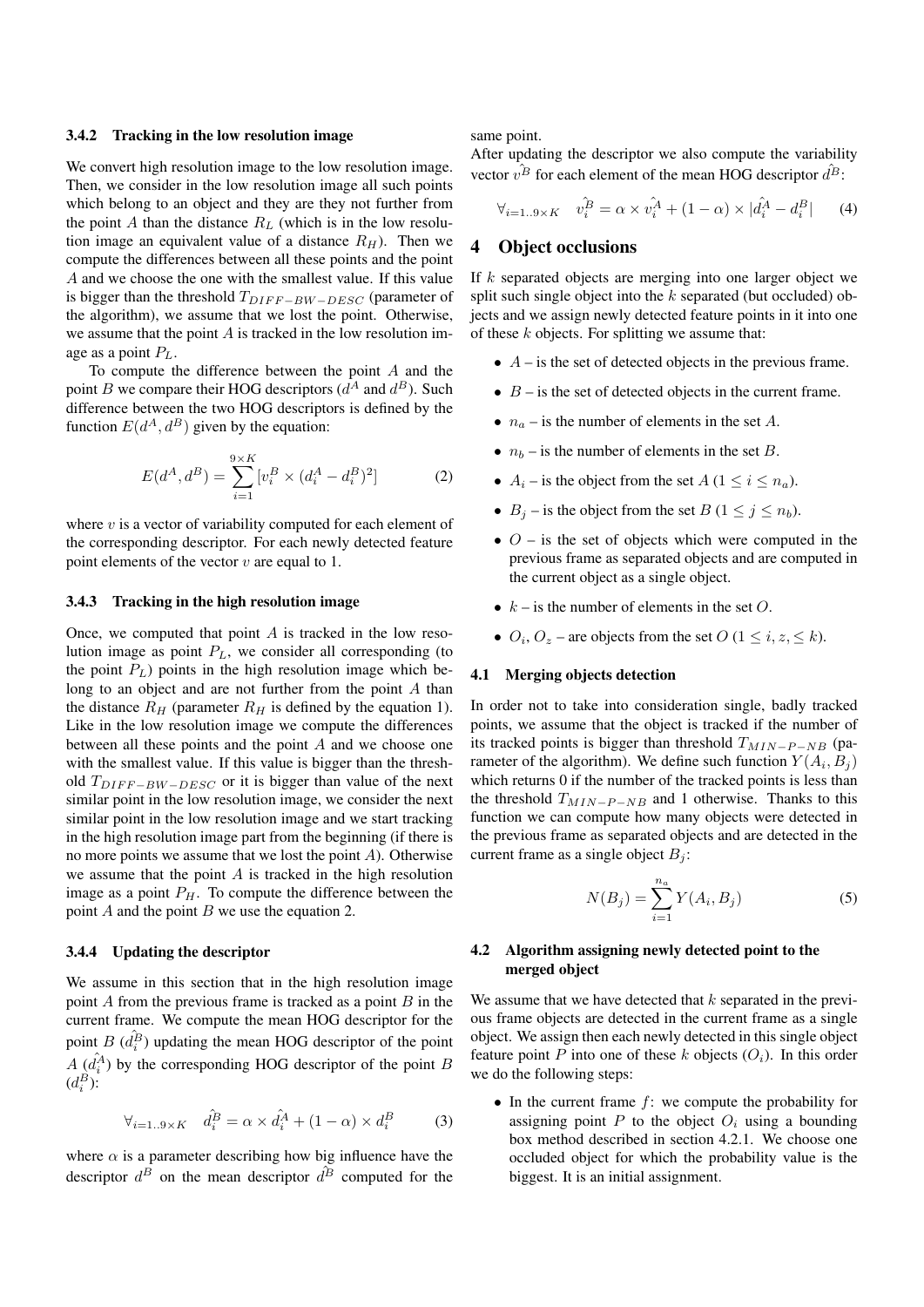• In the next frame  $f + 1$ , we compute probabilities for assigning point *P* to the object  $O_i$  using three methods (a bounding box, a speed and an orientation method) which are described in sections: 4.2.1, 4.2.2 and 4.2.3. For each occluded object, we compute the geometric mean of all these probabilities that we can compute, taking into account also the probability computed in the frame *f*. We choose the object with the biggest mean probability. Since now, the feature point is assigned to the object.

The method proposed in section 4.2.1 can also be used to approximate the sides of the bounding box of the tracked occluded object.

#### 4.2.1 Bounding Box

To compute the probability that point *P* belongs in the current frame to the object  $O_i$  we assume that:

- $B_{left}(R, O_i)$  is a function which returns geometric mean of distance between point *R* (belonging to the object  $O_i$ ) and the left side of the bounding box of the object  $O_i$  computed through all frames where the point  $R$ was tracked.
- $B_{left}(O_i)$  is a function which approximates the left side of the bounding box of the object  $O_i$  computing the geometric mean of values:

$$
R_x - B_{left}(R, O_i) \tag{6}
$$

through all tracked in the current frame points  $R(R_x, R_y)$  which belong to the object  $O_i$ .

In the same way we define functions:  $B_{right}(R, O_i)$ ,  $B_{top}(R, O_i)$  and  $B_{bottom}(R, O_i)$  which allows to approximate the rest sides  $(B_{riath}(O_i), B_{top}(O_i), B_{bottom}(O_i))$  of the bounding box of the object *O<sup>i</sup>* .

Thanks to these definitions we can calculate the distance between the point  $P(P_x, P_y)$  and the bounding box of the object *O<sup>i</sup>* using formula:

$$
D_B(P, O_i) = \sqrt{D_x(P_x, O_i)^2 + D_y(P_y, O_i)^2} + e \quad (7)
$$

where:

•  $D_x(x, O_i)$  equals 0 if  $B_{left}(O_i) \leq x \leq B_{right}(O_i)$  and equal to:

$$
min(|B_{left}(O_i) - x|, |B_{right}(O_i) - x|)
$$
 (8)

otherwise.

•  $D_y(y, O_i)$  equals 0 if  $B_{top}(O_i) \le y \le B_{bottom}(O_i)$  and equal to:

$$
min(|B_{bottom}(O_i) - y|, |B_{top}(O_i) - y|)
$$
 (9)

otherwise.

• *e* is a very small number (i.e.  $1^{-100}$ ) used to avoid the division by zero situations.

The probability that the point *P* belongs to the bounding box of the object  $O_i$  is defined by following formula:

$$
P_B(P, O_i) = 1 - \frac{D_B(P, O_i)}{\sum_{z=1}^k D_B(P, O_z)}
$$
(10)

#### 4.2.2 Speed

To compute the probability that the point *P* belongs to the ob- $\text{ject } O_i$  in the current frame we assume that:

- $SP_{mean}(R)$  is for the point *R* the geometric mean of speed computed for all the previous frames.
- $SO_{mean}(O_i)$  is the geometric mean of speed computed for values  $SP_{mean}(R)$  of all tracked in the current frame points *R* which belongs to the object *O<sup>i</sup>* .
- $D_S(R, O_i)$  is the distance function between the point *R* and the object  $O_i$  defined by the formula:

$$
D_S(R, O_i) = |SP_{mean}(R) - SO_{mean}(O_i)| + e \quad (11)
$$

where  $e$  is a very small number (i.e.  $1^{-100}$ ) used to avoid the division by zero situations.

Thanks to these assumptions we can define the probability that the point  $P$  belongs to the object  $O_i$ :

$$
P_S(P, O_i) = 1 - \frac{D_S(P, O_i)}{\sum_{z=1}^k D_S(P, O_z)}
$$
(12)

#### 4.2.3 Orientation

The probability that the point  $P$  belongs to the object  $O_i$  is defined in the similar way as in the section 4.2.2 but instead of speed we consider the orientation parameter.

## 5 Experiments and results

We have tested our approach on three video sequences: a synthetic sequence, a sequence from the KTH dataset [3] and a sequence from the CAVIAR dataset [4]. In all figures presented in this section:

- The yellow rectangles correspond to the bounding boxes of the detected objects.
- The red points presents tracked feature points.
- The white points correspond to the newly detected feature points.
- The black lines are the trajectories of feature points.

In all experiments we assumed that we consider such objects for which all sides of the bounding box are bigger than 10. We also assumed that a minimum distance between corner points is 9,  $R_{MAX}$  parameter is equal to 9,  $T_{MIN-P-NB}$  is equal to 2,  $\alpha$  is equal to 0.6 and  $T_{DIFF-BW-DESC}$  parameter is equal to  $\frac{9 \times K}{100} = 0.81$ . These criteria were chosen experimentally.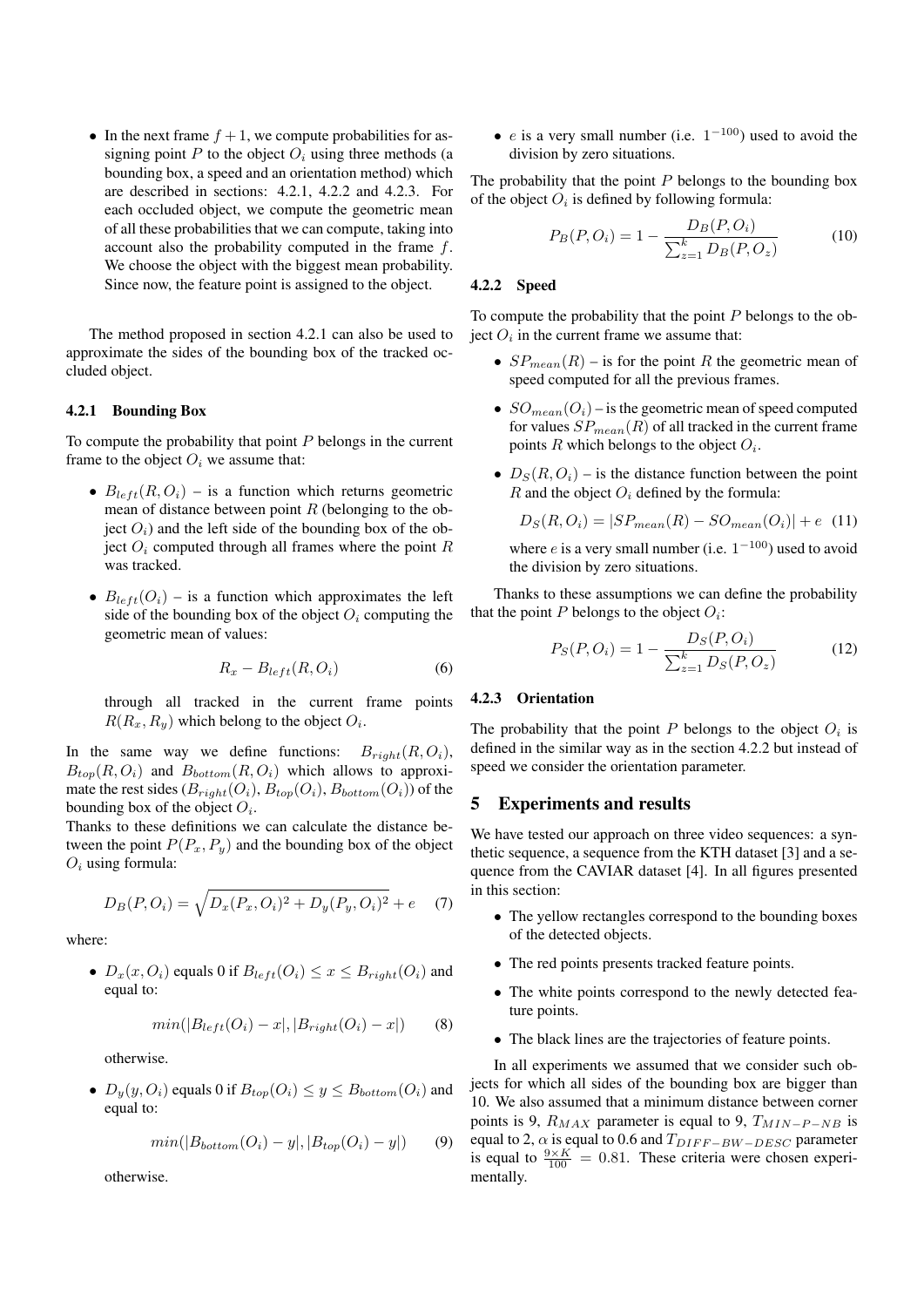## 5.1 Synthetic sequence

The generated video sequence presents two objects which are at the beginning of the sequence detected as separated, then as a single object and after some frames again as separated objects. The results of this experiment are presented on the figure 1. The figure shows that most of the points are tracked correctly that let us to track objects through partial occlusions with success.



(c) Frame: 40. (d) Frame: 41.

Figure 1: This figure shows how our algorithm works before (1a) and after (1b) merging and before (1c) and after (1d) splitting merged objects.

### 5.2 KTH database

The KTH [3] video database contains 600 video files with spatial resolution of  $160 \times 120$  pixels. The database contains six types of human actions (walking, jogging, running, boxing, hand waving and hand clapping) which were recorded several times by 25 subjects in four different scenarios (outdoors, outdoors with scale variation, outdoors with different clothes and indoors). They were recorded with the homogeneous background and a static camera with 25 fps.

In the second experiment we show the effectiveness of our algorithm using multi resolution images. In our test case scenario we chose ratio 1:2 between the low and the high resolution images. It means that  $4(2 \times 2)$  pixels in the high resolution image are converted to one pixel in the low resolution image. In our experiment we compared two algorithms. The first one (Algorithm 1) uses the high resolution images and checks all points in a distance not further than *RMAX*. The second one (Algorithm 2) is described in section 3.4. For the experiment we assumed that  $R_H$  is always equal to  $R_{MAX}$ . The results presented in the table 1 show that using multi resolution images the number of compared HOG descriptors is significantly decreased which also means that the processing time is decreased.

|                           | Minimal | Maximal | Mean   |
|---------------------------|---------|---------|--------|
| Algorithm 1               |         | 196     | 110.71 |
| Algorithm 2               |         | 68      | 40.86  |
| Algorithm 2 / Algorithm 1 | 1.25    | 0.35    | 0.37   |

Table 1: Minimal, maximal and mean (arithmetic) number of compared HOG descriptors computed for all detected feature points in the video sequence. In the last row of this table, we divided the values obtained for the algorithm 2 over the values obtained for the algorithm 1. The second algorithm is slower only in a few situations, but the difference is not big and such situations exist rarely.

During this experiment we obtained the following statistics: arithmetic mean of number of tracked points per frame: 37.26, arithmetic mean of number of lost points per frame: 0.1, arithmetic mean of number of all (newly detected and tracked) points per frame: 38.48. Statistics indicate that our algorithm performs better than Kanniche and Bremond [11]. We also have to consider the output from our approach (figure 2), where some points are moving so radical that we can say that they are badly tracked. However, most of the points are tracked correctly that let us to track objects with success.



(a) Frame: 1. (b) Frame: 5.



Figure 2: KTH dataset. The output of our tracker.

### 5.3 CAVIAR database

The CAVIAR [4] video database contains two groups of video sequences. The first group of video clips was recorded at the entrance lobby of the INRIA Labs in Grenoble (France). The second one was recorded along and across the hallway (two synchronized videos for each sequence) in a shopping center in Lisbon (Portugal). This database contains different scenar